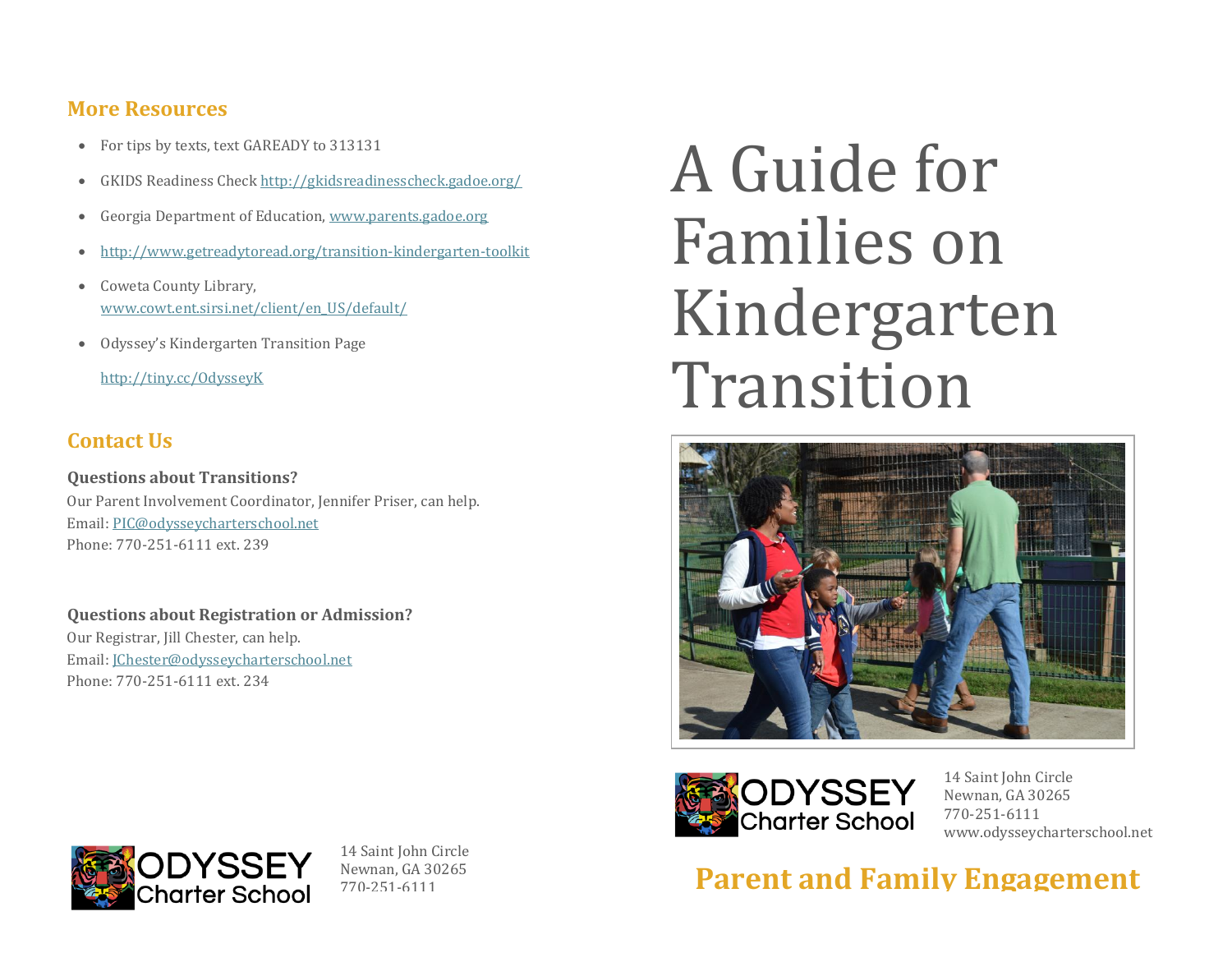

# Welcome to the Journey

#### **Got questions? We've got answers!**

This booklet will answer:

- 1. What is a school transition?
- 2. What does a transition into Odyssey mean for my family?
- 3. How do I help my child transition into kindergarten?
- 4. What will my child learn in kindergarten?
- 5. How will I know how my child is doing in kindergarten?
- 6. How can I be involved in my child's school and education?
- 7. What is the process for admissions and registration at Odyssey?

#### **1. What is a school transition?**

A school transition is a process that prepares students and families to move from one educational setting to another. Families need to develop the knowledge, skills, and relationships that help support their student in the movement.

The first school transition a child normally experiences is moving from home to a prekindergarten program. Sometimes a child doesn't experience the change until they come to kindergarten. It can be very stressful and exciting to leave a familiar place and go to a new place. Schools often introduce children to new rules, other children, teachers, buildings, and expectations. A smooth transition to kindergarten can help your child be more successful in school. School success in Kindergarten is both academic and social.

# **8. What documents will I need to register at Odyssey?**

| Requirement                                                   | <b>Documents</b>                                                                                                                                 | Where to get                                                                                                                                                      |
|---------------------------------------------------------------|--------------------------------------------------------------------------------------------------------------------------------------------------|-------------------------------------------------------------------------------------------------------------------------------------------------------------------|
| <b>Legal Proof</b><br>of Age-Must<br>be 5 by<br>September 1st | *Certified birth certificate<br>OR<br>*Student Military ID<br><i><b>*Passport</b></i><br>*Adoption Record                                        | <b>Georgia Department of</b><br><b>Community Health</b><br>http://dpg.georgia.gov<br>404-679-4702<br>Newnan Probate Court<br>200 Court Square<br>Newnan, GA 30263 |
| Proof of<br><b>Residence</b>                                  | *Electric, cable or home telephone<br>bill<br><b>AND</b><br>*Rental contract, mortgage<br>statement, property tax statement,<br>or property deed |                                                                                                                                                                   |
| <b>Health</b>                                                 | *Immunization Form 3231<br><b>AND</b><br>*Vision, Hearing, and Dental Exam<br>form 3300                                                          | Your child's doctor<br><b>OR</b><br><b>GA</b> Department of<br><b>Public Health</b><br>Newnan Branch<br>70 Hospital Road<br>Newnan, GA 30263<br>770-254-7400      |
| U.S.<br><b>Identification</b>                                 | *Social Security Card                                                                                                                            | <b>U.S. Social Security</b><br>Administration<br>www.ssa.gov<br>1-800-772-1213<br>Newnan Branch<br>246 Bullsboro Dr.<br>Newnan, GA 30263                          |
| <b>Student</b><br><b>Information</b>                          | *Odyssey Registration Packet<br>*Parent or Guardian photo ID<br>*Any official, notarized<br>court/custody paperwork                              |                                                                                                                                                                   |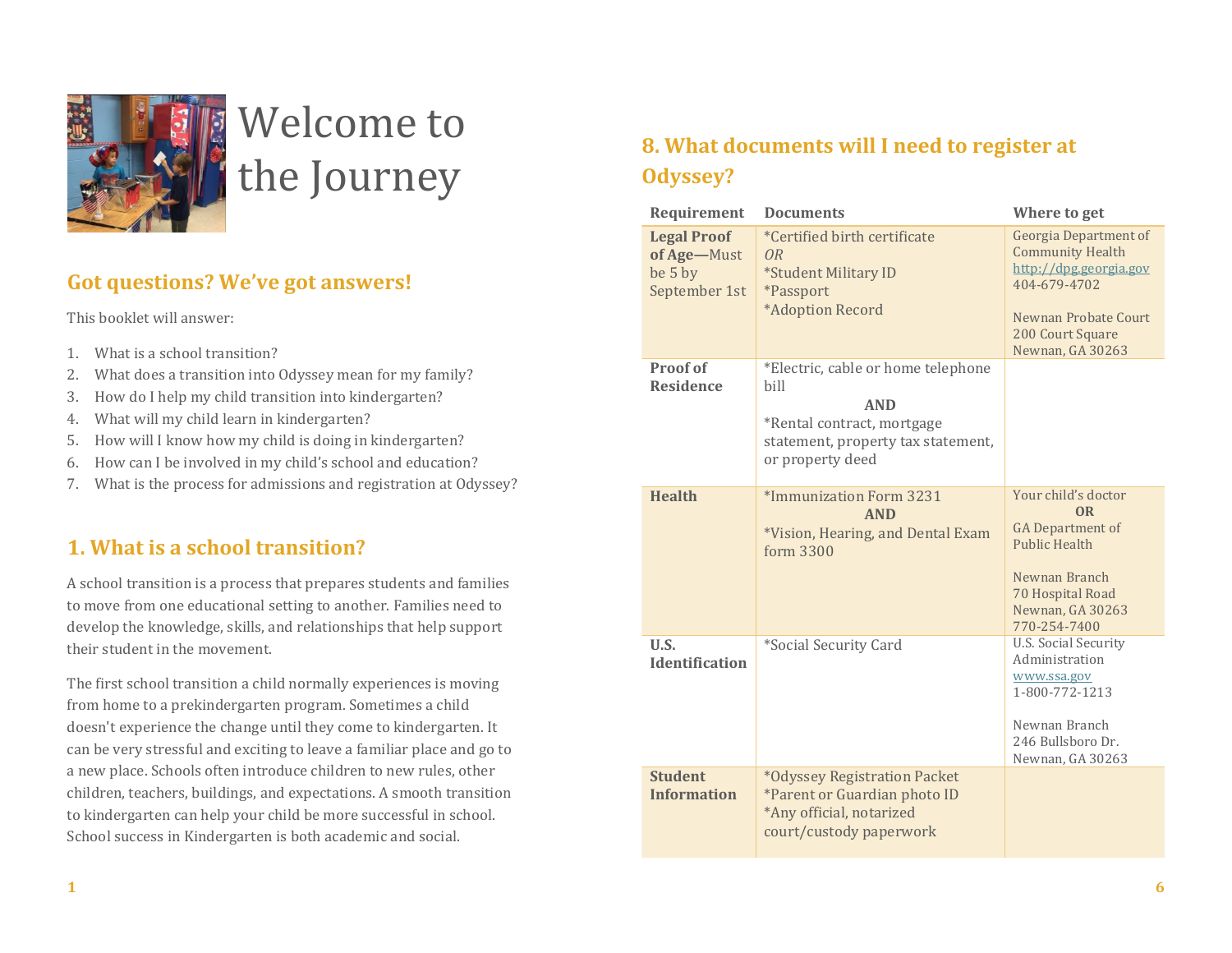# **4. What is my child going to learn in kindergarten?**

Odyssey follows the Georgia Standards of Excellence and Georgia Performance Standards which gives clear guidelines to our school about what must be learned in each grade. These guidelines are for teaching the subjects to our students, testing what our students are learning and the work our students are



doing. For more information about Georgia's curriculum standards and free resources to help support your child at home visit GeorgiaStandards.org or call 1-800-311-3627.

# **5. How will I know what my child is learning in kindergarten?**

The Georgia Kindergarten Inventory of Developing Skills, or GKIDS, is used for all Georgia kindergarteners. GKIDS is a year-long assessment. That means that the students are not expected to be able to meet every skill at the beginning of the year. They are expected to be able to meet the skill by the end of the year. For more information, check out "A Parent's Guide to GKIDS" pamphlet. Students are measured using two to five performance levels:

| <b>Performance Level</b>    | <b>Explanation of Performance Level</b>                                         |  |
|-----------------------------|---------------------------------------------------------------------------------|--|
| <b>Not Yet Demonstrated</b> | The student hasn't shown this skill yet.                                        |  |
| <b>Emerging</b>             | The student is beginning to show this skill.                                    |  |
| <b>Progressing</b>          | The student is on track with this skill.                                        |  |
| <b>Meets the Standard</b>   | The student has successfully met the<br>requirements of this skill.             |  |
| <b>Exceeds the Standard</b> | The student is showing ability greater than<br>what is required for this skill. |  |

# **6. How can I be involved in my child's school and education?**

Children whose parents and families are involved in their education are more successful in school! There are many ways you can be involved even before your child enters kindergarten.

- **Look at the school's online calendar for upcoming meetings to attend.** *Ex.: Parent-Teacher Organization or School Board*
- **Look at the school's online calendar to plan for important dates.** *Ex.: Academic Parent Teacher Team meetings or holidays*
- **Be an informed parent.** *You can sign up for the school emails. Read the school policies and procedures. Check out our social media pages.*
- **Work on kindergarten readiness skills.** *Use the skills in the "Off to a Good Start" and "Ready to Read" booklet to practice skills to make sure your child is ready for kindergarten.*

Once your child begins school you can

- **Volunteer in the classroom or on field trips.** *All volunteers must complete required volunteer training before participating.*
- **Share your ideas.** *Be a part of the School Improvement Committee. Participate in surveys. Be in contact with family engagements.*
- **Attend workshops.** *Family engagement offers many different workshops to help you help your child at home. There are also workshops offered to help you better understand the tests your child is taking and how to monitor your child's progress in school.*
- **Show your child that education is important.** *Talk to your child about what happens at school. Monitor your child's progress.*
- **Stay informed.** *Please read every handout and paper that comes home with your child. The school and teacher websites also contain a lot of useful information.*
- **Make school a priority.** *Arrive to school on time. Schedule appointments and vacations outside of school hours.*